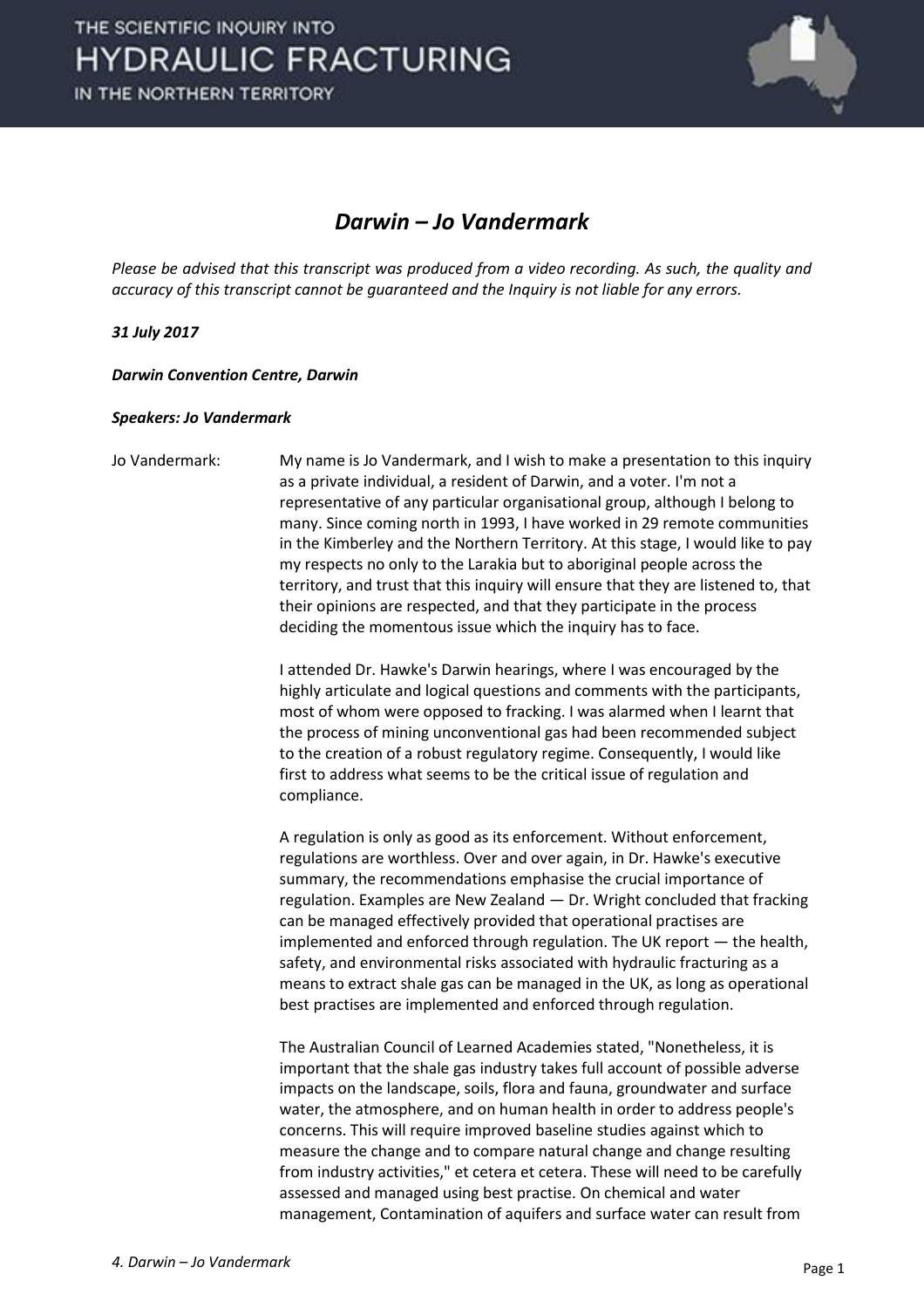

chemical spillage. These are unlikely to occur if best practise is followed, but regulations need to be in place and enforced to help to ensure this.

 Finally, in relation to monitoring and regulation, that report concludes, "Monitoring of shale gas production and impacts is likely to undertaken by petroleum companies as part of their normal operations, but in order to win community confidence, truly independent monitoring will need to be undertaken by government or other agencies and/or credible research bodies. This will require a robust regulatory regime" et cetera et cetera.

 Accordingly, Dr. Hawke's is consistent with these assessment. Recommendation, "This inquiry's major recommendation, consistent with other Australian and international reviews is that the environmental risks associated with hydraulic fracturing can be managed effectively subject to the creation of a robust regulatory regime. The inquiry recommends that a cabinet subcommittee be formed, chaired by the deputy chief minister, and comprising ministers whose portfolios cover Lands, Planning and the Environment, Land Resource Management, Mines and Energy, Primary Industry, and Fisheries to oversee the work required for the NT to set the standard for a best practise regulatory regime."

 So, why am I concerned? My concern is whether Northern Territory governments have the capacity, the will, and the financial resources to implement best practise and enforce regulation. How can I judge this? It seems to me that I have only past and current government practise as a base for answering this question. So may I quote three examples. One, Rapid Creek markets. This is an example of failure to enforce even a simple regulation. The regulations demand that all stall holders must display prices on their produce, just as supermarkets are required to do. I have notified authorities on several times of the absence of prices on many stalls, but nothing has changed. As of yesterday, upwards of 50% of produce was unpriced. The failure to enforce such a simple and easily monitored regulation does not inspire confidence.

 Example two. Crocodile trophy hunting proposed regulation. In this case, the proposed regulation is ludicrously detailed, laying out the position of a crocodile distance from the water, angle of particular area of the body where it can be targeted, etc. etc. Why I quote this is that to me it's suggests stringent and detailed regulations which do not have the slightest chance of being enforced, but instead, serve the purpose of trying to make trophy hunting more acceptable to the opponents. In actual fact, Kakadu National Park doesn't even have the resources to deal with the current illegal shooting.

 The third example, by far the most important and relevant, is MacArthur River Mine, which illustrates the complete and utter failure to enforce regulations, to the extent that the mine is now labelled as an unmitigated disaster. As an opponent of the diversion of the river, I'm well acquainted with the promises of stringent environmental regulations and claims of best practise. What a travesty. Reactive iron sulphide rock on the mine's waste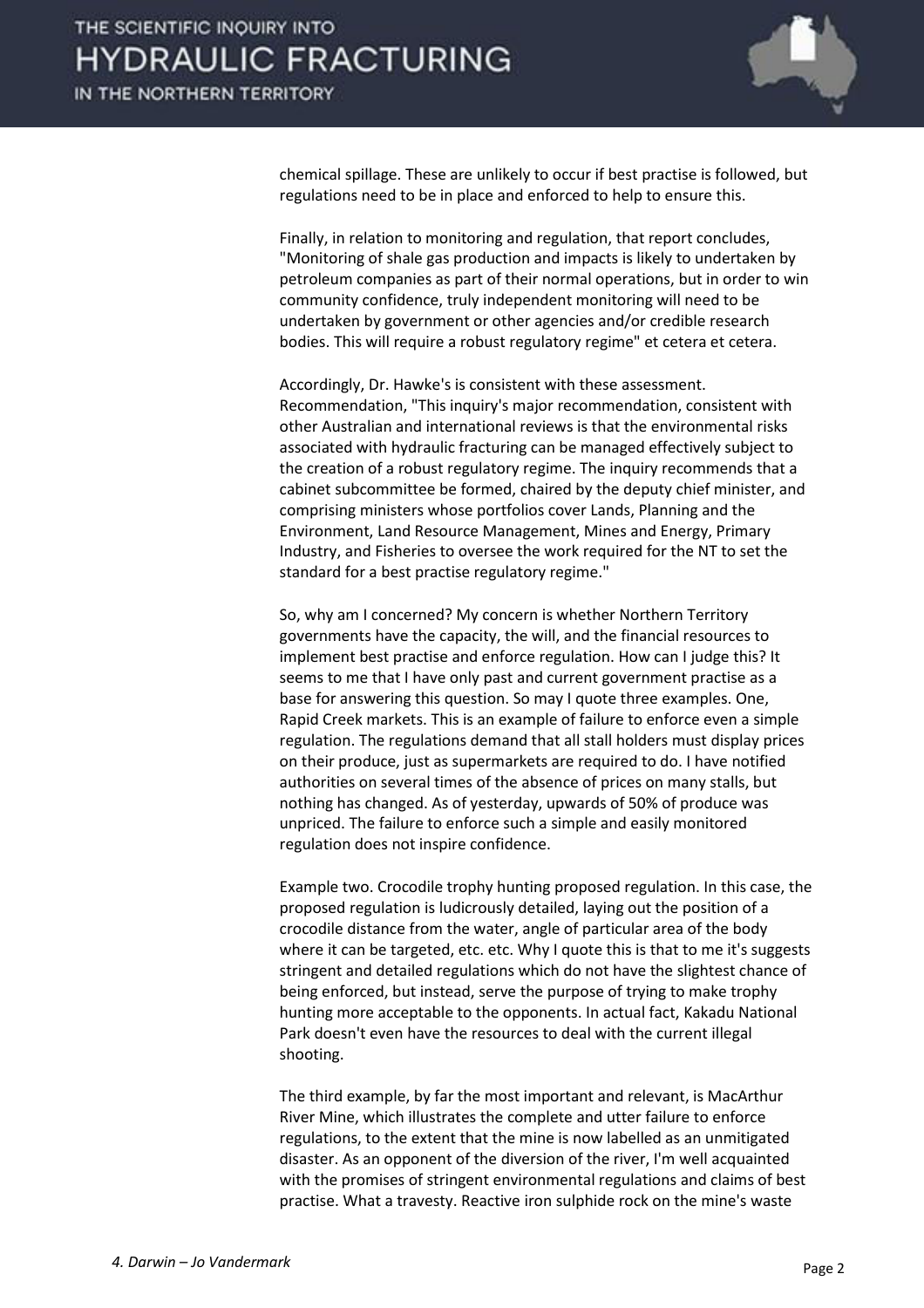IN THE NORTHERN TERRITORY



dump has been burning for three years. Glencore, the operator of McArthur River Mine, grossly underestimated the amount of potentially acid forming material, claiming it's 2011 EIS, but the proportion was 12% of waste rock. It was later found to be 88%.

 Health authorities have told residents not to eat more than two small portions of fish per week, but it was not until 18 months after detection that local residents were informed that there's pollution, and of course invertebrates and cattle have now registered unacceptable levels of lead. Most disturbing of all, Glencore has now admitted that the mine may have to be monitored for several hundred years. In addition, they have rejected putting the waste back into the pit as too expensive. Instead, intending to leave hundreds of millions of tonnes of reactive waste above ground, despite warnings of dire future consequences for the community and the environment. Extraordinarily, the government has even kept the amount of Glencore's environment bond secret from the electorate.

 In the light of such continuing failure, how can any Territorian maintain trust in the government's competence, will, or capacity to monitor and enforce the robust regulation of fracking which is the condition of Dr. Hawke's approval and recommendation for fracking to proceed. Regulation without independent monitoring and strict compliance supervision is worthless. Of course, this is in the context of Australia's estimated 70,000 abandoned mines leaking toxins into the environment ... of course the mining industry prefers the term legacy mines.

 Wouldn't it be a good idea to fix up these mining disasters before embarking on another round of destruction? But it is not solely the NT's failure to enforce regulation that erodes public trust. National factors also bear responsibility the banning of political donations to parties and governments to enable decisions to be made on their merits rather than be purchased by multinationals, corporations, or individuals, is an urgently needed reform. A national commission against corruption would assist this.

 The politicisation of science, manifested in the emasculation of formerly eminent scientific organisations like the CSIRO, the Great Barrier Reef Authority, and the Climate Council, the removal of experienced top scientists, the muffling of scientific evidence-based advice in favour of politically acceptable opinions must be reversed if public confidence is to be regained. The elevation of fundraising applied science to the neglect of basic research also requires a rethink.

 The most blatant example, recent example of political decision-making subverting science must be the New South Wales' government's unexplained reduction of over 20 compliance officers to four individuals charged with the implementation oversight of the Murry Darling Plan.

 How can we trust governments to enforce regulation? A good start might be the restoration of the concept of the triple bottom line in government accounting, whereby environmental and social costs are given equal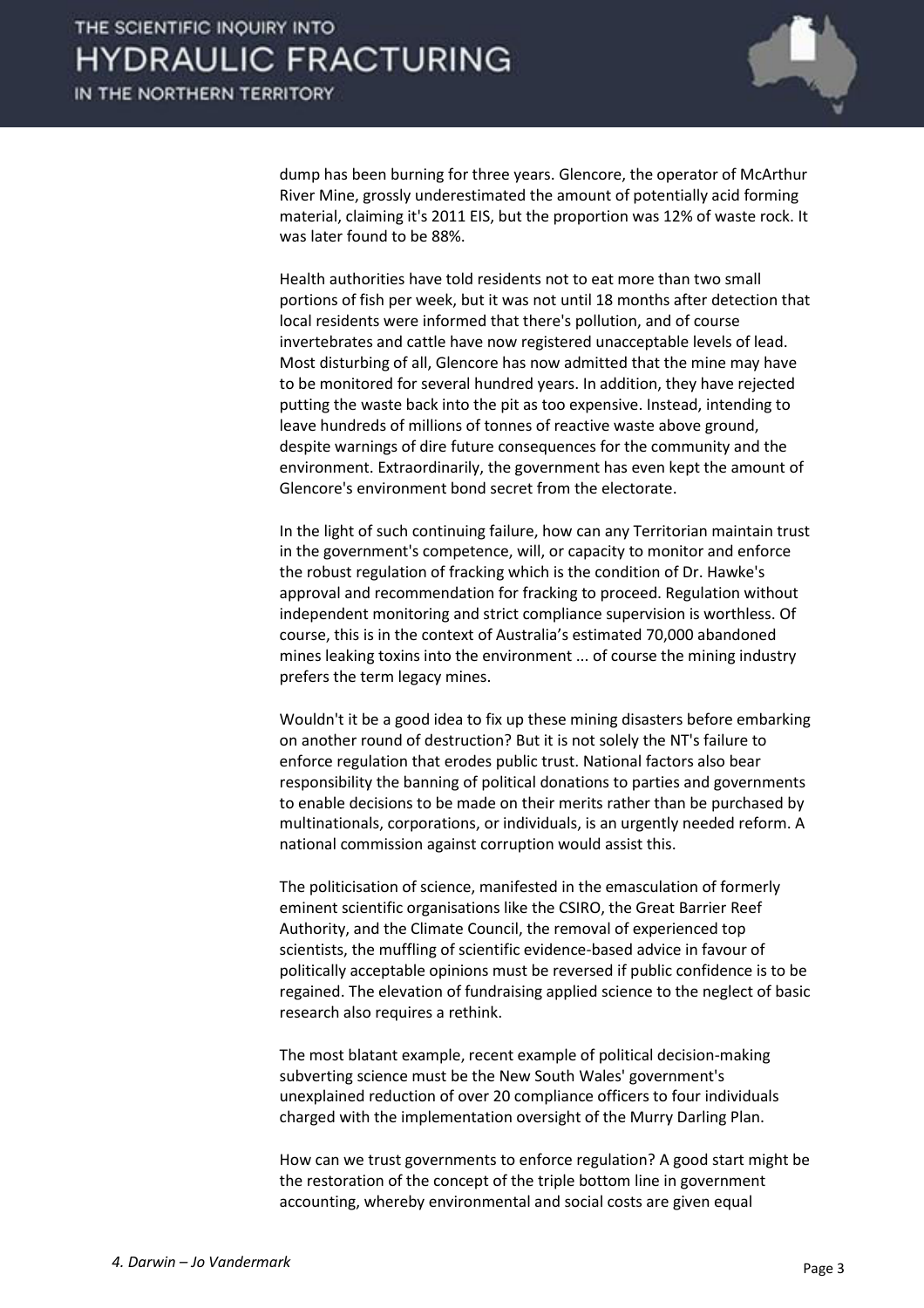

weighting with economic gains, so often short-lived. Jobs, jobs, jobs. The development of fracking across the Territory is frequently promoted as a source of employment. Unfortunately this claim is based more on wishful thinking than reality. The reality is that gas projects are capital intensive rather than labour intensive, and in the future, that number will be further reduced as mining becomes robotic.

 A perfect example of this is the proposed Adani coal mine. While the PM and treasurer are quoting 10,000 or 12,000 jobs be created, upped by Senator Canavan to 14,000 jobs, under oath in Indian Court, Mr. Adani stated there would be up to 1200 jobs in the construction stage, following which the mine would be 95% robotic. Mining is not a huge employer. ABS Statistics estimated that the NT oil and gas companies employ half the number of people employed in the arts and recreation services.

 Then there is the displacement of jobs. Not only are the inflated employment predictions a feature of mining industries, but the consequent displacement of jobs and industries is seldom calculated. There appears to be no monitoring of the potential loss of agriculture, fishing, and tourism, or the limitations unconventional gas mining will place on the new industries of the 21st century, like renewable energy innovation and the amazing biomimicry industry.

 As for individual employment, CSIRO's Queensland study found the gas industry was sometimes found to reduce employment. For every 10 additional people employed in coal seam gas, 18 agricultural jobs were lost. Professional service jobs increased, but there was no additional retail or manufacturing jobs.

 There are many more figures, but what these figures indicate is that simplistic employment predictions should be subjected to more thorough analysis than currently practised.

 The economic arguments. Reports from the independent Australia Institute question much of the conventional wisdom, e.g., claims like the recent pronouncement of federal treasurer that the lifting of the moratorium on fracking will solve the NT's economic problems, a claim that ignores the fact that total mining and gas royalties contribute just 3% of NT's government revenue.

 To return for a moment to the McArthur River Mine, no royalties were paid to the government in 2015. Recently, the giant Chevron has been revealed as paying no tax in Australia. It's just too easy for multinational companies to arrange their accounts to the benefit of the parent company overseas and the commensurate disadvantage of the host country. Hence, the Queensland government's disappointment at receiving less than 10% of their anticipated income from gas mining.

 The Institute claims that the development of unconventional gas in the NT will only confound Australia's problems of household and industrial steeply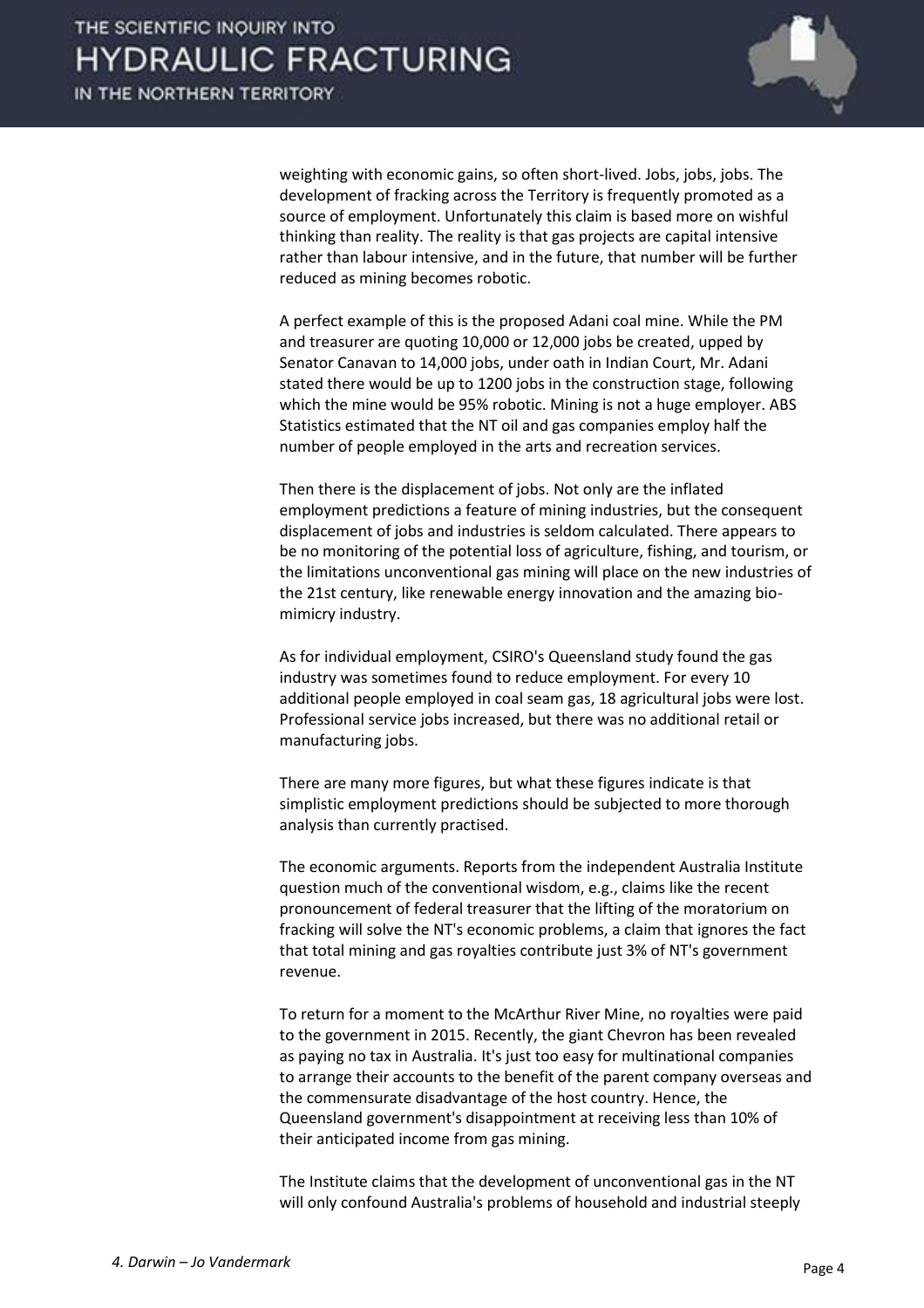

rising prices and declining tax revenue and shareholder value through the further flooding of the market. NT gas extraction is likely to be very high cost, and global markets look set for a period of abundant supply.

 Also to be taken into economic account are the investment costs the government had required infrastructure provision. Detailed, authoritative economic studies, thank goodness, would be provided not by me, but by the Australia Institute.

 Of particular concern to me are the environment impacts. I am a representative of Australians who have migrated north for environmental reasons. To have access to areas where it's still possible to witness natural processes, vegetation, wildlife, relatively undisturbed  $-$  with 'relatively' underlined. With an unregulated world population explosion, could there be any more valuable resource to the territory in the future? At a time when biodiversity is in rapid decline in the Northern Territory, to what extent will this loss of natural capital be exacerbated by the introduction of a waterhungry industry?

 Australia, as you know, is the most arid inhabited continent in the world. But water depletion is not the only threat. Pollution of rivers and streams, even of aquifers, would have catastrophic consequences to all forms of our unique wildlife and distinctive vegetation.

 Where are the baseline studies for measuring the impact of fracking on our natural inheritance? Money for basic research on wildlife has been so scant in recent years that every bush blitz finds, discovers new species, and even the most common species have been only superficially studied. We simply do not yet have the essential species information to enable accurate monitoring of the impact of unconventional gas extraction.

 If ever there were a case for adhering to the precautionary principle, surely this is one such occasion. Why the rush? I haven't even touched on many of the fracking concerns, but from even my cursory examination, it is clear that the current knowledge of the consequences of such an irreversible modification and dramatic disruption to the Territory environment requires a vastly extended time frame for adequate analysis.

 Just as many steps need to be taken before any NT government can be accorded the trust of the community that it has the capacity, the will, and the financial resources to implement best practise and enforce regulation. Thank you.

Rachel Pepper: Thank you very much. Do we have some questions? Yes, Dr. Jones.

Dr David Jones: You were very tough upfront on this issue of regulation, transparent regulation, enforcement and so on. Do you see any way, for example, in the NT where this might be enabled or is it just so far gone that ...

Hon. Justice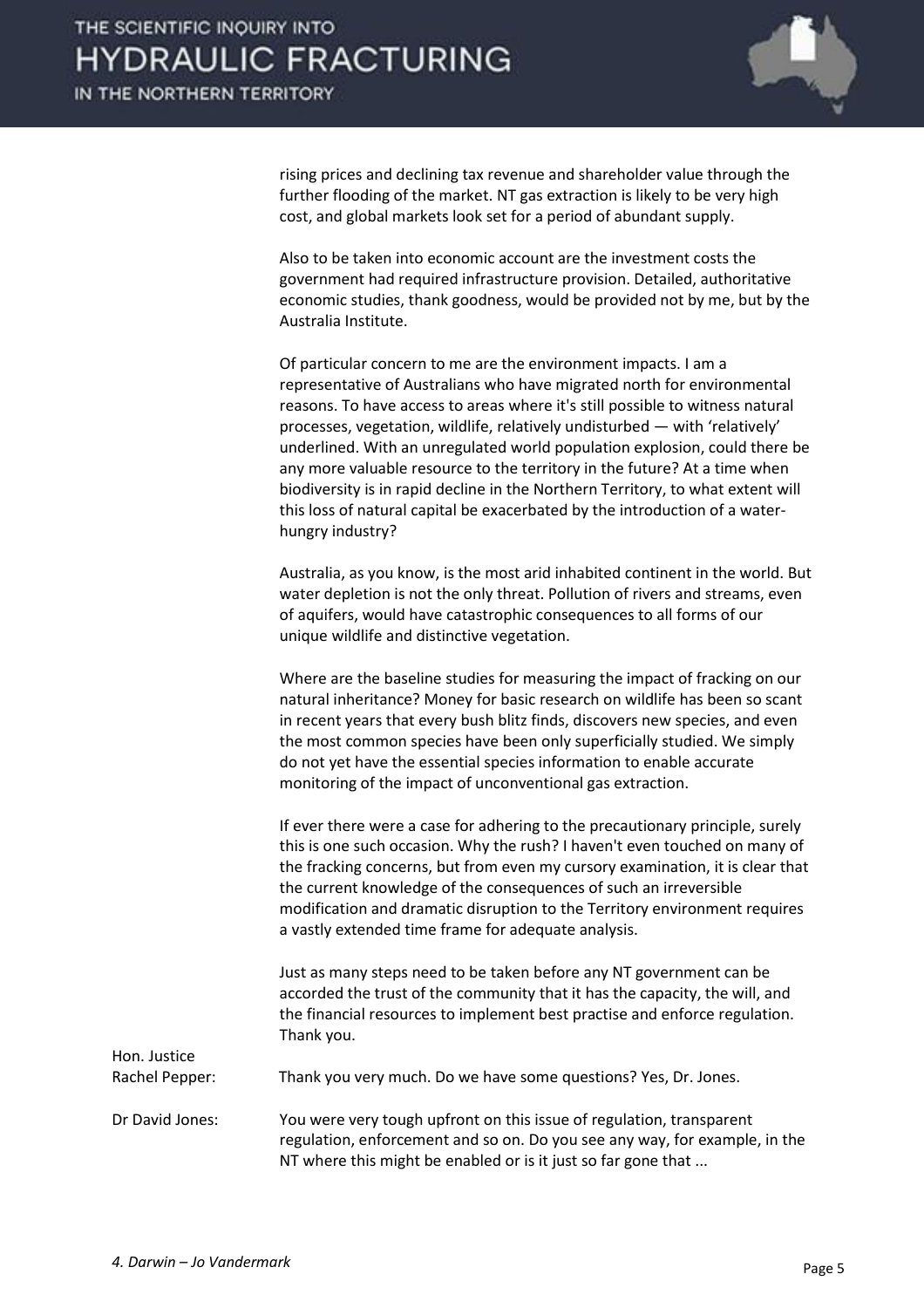IN THE NORTHERN TERRITORY



| Jo Vandermark:                 | Well no, I think  I think that  the first, I really do believe the first step that<br>has to be taken is with regard to donations to political parties and<br>governments. Because  and that applies to all Australia of course. I'm very<br>pleased that the Territory is considering setting up a it's own [inaudible].<br>Although, you know, one hears all the rumours that it's going to be like the<br>Environmental Protection Authority which had the weakest power in<br>Australia, which doesn't give one great confidence, but you know, we live in<br>hope. We just have to believe this hope of changing things.                                                                                                                                                                               |
|--------------------------------|-------------------------------------------------------------------------------------------------------------------------------------------------------------------------------------------------------------------------------------------------------------------------------------------------------------------------------------------------------------------------------------------------------------------------------------------------------------------------------------------------------------------------------------------------------------------------------------------------------------------------------------------------------------------------------------------------------------------------------------------------------------------------------------------------------------|
| Dr David Jones:                | Are you aware of what's happening in Queensland with the vanguard of<br>increased regulation and enforcement that's going on as a recognition of<br>this lag?                                                                                                                                                                                                                                                                                                                                                                                                                                                                                                                                                                                                                                               |
| Jo Vandermark:                 | No, not really. I'm in my 80th year and this is the first time I've appeared<br>before an inquiry, and as I'm still in employment and belong to many<br>associations and have continuous guests, I haven't had quite the amount of<br>time to prepare for this that I would have preferred.                                                                                                                                                                                                                                                                                                                                                                                                                                                                                                                 |
| Hon. Justice<br>Rachel Pepper: | You can always  if you wish to submit additional material, please feel free<br>to do so. There's no time limit on that.                                                                                                                                                                                                                                                                                                                                                                                                                                                                                                                                                                                                                                                                                     |
|                                |                                                                                                                                                                                                                                                                                                                                                                                                                                                                                                                                                                                                                                                                                                                                                                                                             |
| Jo Vandermark:                 | Thank you. I also want to resubmit this because in my haste this morning, I<br>sent it through to work to be printed off, and forgot to put it into a PDF<br>form, so the layout is all over the place.                                                                                                                                                                                                                                                                                                                                                                                                                                                                                                                                                                                                     |
| Hon. Justice<br>Rachel Pepper: | Alright that's absolutely fine, that's no problem. Yes, Prof. Hart?                                                                                                                                                                                                                                                                                                                                                                                                                                                                                                                                                                                                                                                                                                                                         |
| Professor<br>Barry Hart AM:    | Can I just continue that                                                                                                                                                                                                                                                                                                                                                                                                                                                                                                                                                                                                                                                                                                                                                                                    |
| Jo Vandermark:                 | Yes.                                                                                                                                                                                                                                                                                                                                                                                                                                                                                                                                                                                                                                                                                                                                                                                                        |
| Professor                      |                                                                                                                                                                                                                                                                                                                                                                                                                                                                                                                                                                                                                                                                                                                                                                                                             |
| Barry Hart AM:                 | You've made a pretty persuasive case for lack of trust in  and so have<br>others, in the past, so do you have any  apart from the fact there needs to<br>be transparency and the like, do you have any suggestions to us as to what<br>type of monitoring assessment organisation would help to restore your<br>trust?                                                                                                                                                                                                                                                                                                                                                                                                                                                                                      |
| Jo Vandermark:                 | Well, the fact that it has to be independent of government and of political<br>influence, which is quite difficult because one of my concerns as I said is this<br>is the politicisation of science, and this in combination with a number of<br>factors such as changes in the public service, again so people no longer have<br>the security of tenure, and the pressure on public servants, and of course,<br>since the war on science and the emasculation of our top institutions and all<br>that's happened, that has really made it very difficult for scientists to give<br>in fact sometimes have been prohibited from speaking out and giving the<br>facts. It is very complex I know because those issues which are generally<br>summed up as the war on science have to be attacked  have to be |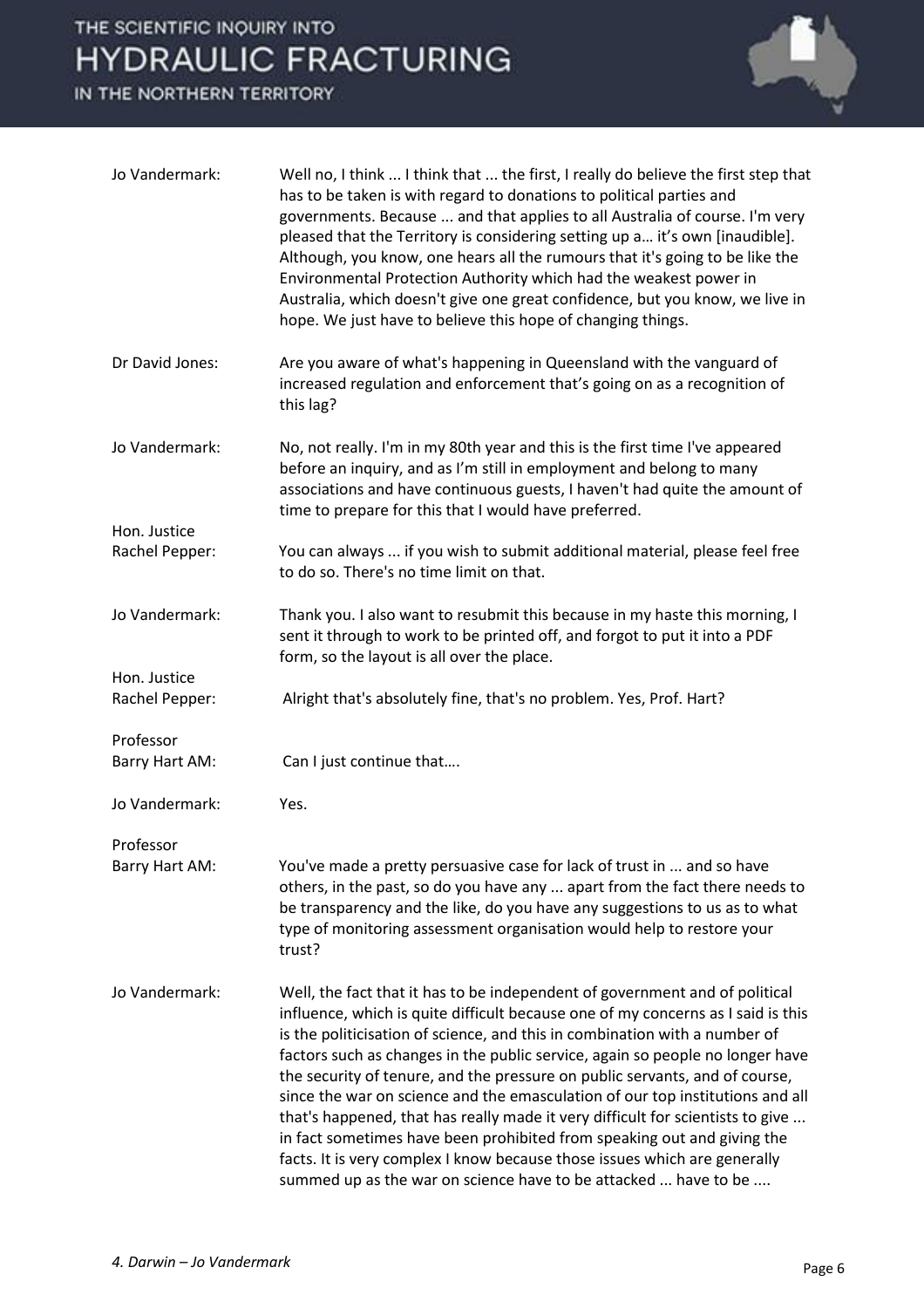IN THE NORTHERN TERRITORY



| Professor                      |                                                                                                                                                                                                                                                                                                                                                                                                                                                                                                                                                                                                                                                                     |
|--------------------------------|---------------------------------------------------------------------------------------------------------------------------------------------------------------------------------------------------------------------------------------------------------------------------------------------------------------------------------------------------------------------------------------------------------------------------------------------------------------------------------------------------------------------------------------------------------------------------------------------------------------------------------------------------------------------|
| Barry Hart AM:                 | Defended.                                                                                                                                                                                                                                                                                                                                                                                                                                                                                                                                                                                                                                                           |
| Jo Vandermark:                 | Yes. They have to be changed so that we have a much greater level of<br>independence and security for both advisory bodies for scientists, for<br>commissions inquiry  The people in my  slight diversion, but my daughter<br>who has  where she first completed her PhD in the management of<br>innovation, worked for a consultancy, and I think the pressure is on<br>consultancies. If you want to get another consultancy from the government,<br>you have to tow the line. She was actually working for Allen's I think is part<br>of the consultancy here, but she left because she was dissatisfied with the<br>pressure to conform to prescribed opinions. |
| Professor                      | I'm not suggesting it's easy. In fact, I get very depressed about it, particularly<br>in light of my nine grandchildren and what we are passing onto them, but<br>yes, we have to tackle  I've suppose the basic word, it's really  it sounds<br>dramatic, but it's a form of corruption if you limit people who are in<br>responsible positions and we should be able to trust to give impartial and<br>accurate advice  if we limit their freedom to do that, we're in big trouble. I<br>think Australia's in big trouble at the moment.                                                                                                                          |
| Barry Hart AM:                 | Thank you.                                                                                                                                                                                                                                                                                                                                                                                                                                                                                                                                                                                                                                                          |
| Jo Vandermark:<br>Hon. Justice | Even though I work at the gallery and the framer keeps telling me to lighten<br>up.                                                                                                                                                                                                                                                                                                                                                                                                                                                                                                                                                                                 |
| Rachel Pepper:                 | Thank you. Anybody else? Sorry, I can't quite see. Yes, Ms. Coram.                                                                                                                                                                                                                                                                                                                                                                                                                                                                                                                                                                                                  |
| Ms Jane Coram:                 | You've spoken a lot about the politicisation of science and the absence of<br>objective information and I'm just wondering, it's something we're<br>struggling with too, that's our role.                                                                                                                                                                                                                                                                                                                                                                                                                                                                           |
| Jo Vandermark:                 | Sorry, something?                                                                                                                                                                                                                                                                                                                                                                                                                                                                                                                                                                                                                                                   |
| Ms Jane Coram:                 | We're struggling with too, it's our role. What would you say is an effective<br>means of getting objective information out to people? There's so much<br>information flying around, some of it's true, some of it isn't. How does the<br>average person-                                                                                                                                                                                                                                                                                                                                                                                                            |
| Jo Vandermark:                 | Not helped by social media.                                                                                                                                                                                                                                                                                                                                                                                                                                                                                                                                                                                                                                         |
| Ms Jane Coram:                 | Sorry?                                                                                                                                                                                                                                                                                                                                                                                                                                                                                                                                                                                                                                                              |
| Jo Vandermark:                 | Not assisted by social media.                                                                                                                                                                                                                                                                                                                                                                                                                                                                                                                                                                                                                                       |
| Ms Jane Coram:                 | So what is a good way of actually presenting an independent information                                                                                                                                                                                                                                                                                                                                                                                                                                                                                                                                                                                             |
| Jo Vandermark:                 | Of course one of the reforms we desperately need is adequate resourcing of<br>these bodies. It's the fight for funds which is so corrupting of influence and                                                                                                                                                                                                                                                                                                                                                                                                                                                                                                        |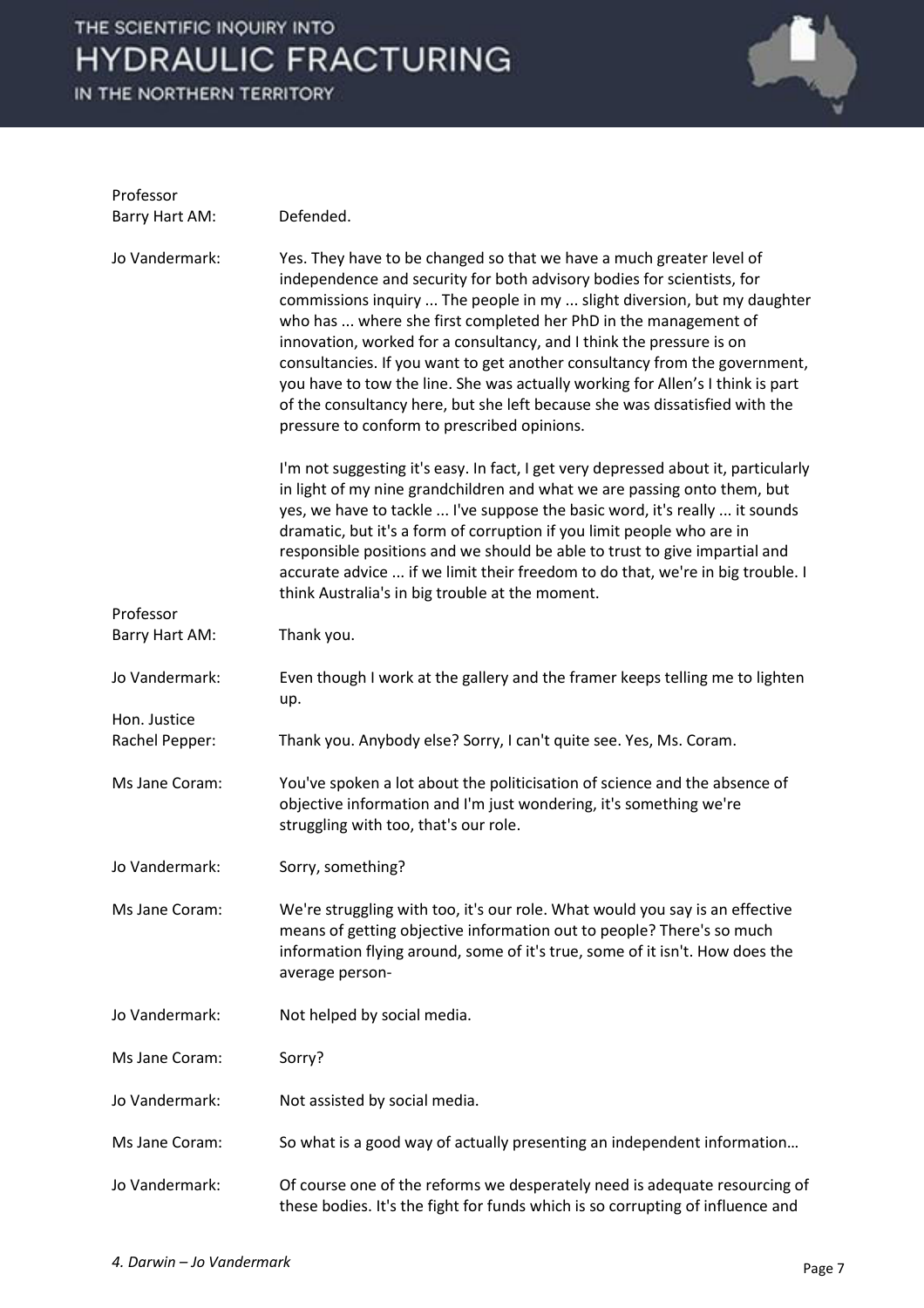

so corrupting of the impartiality. If you know that if you're taking the independent viewpoint, you're not going to get the money, boy, that's a pretty strong pressure. How do we restore adequate funding to universities and other scientific institutes of research? It's all to do with ... and as I said, it's very mixed up with security of tenure and confidence of people that they won't be victimised if they tell the truth.

 I don't know what you think, but there's no question that ... I mean if you look at the number of grants ... the fact that scientists and friends of mine now have to spend so much of their time writing in applications for grants, and that the Australian research body only funds one in ten of what generally are very high quality research applications.

 Economic management, which of course is a government issue, is very much at the root of these problems, under resourcing ... but of course that comes from undervaluing. If the public were more aware and better educated about these issues, they would care more. The fact that ... it distresses me that every newspaper in Australia has eliminated their science and environmental supplements and instead substituted property investment and management and accounts and business, even the Australian with its special new glossy publication called Mansion. There is a real factor that the public is not being educated. As a former teacher, I know that the education department bears responsibility too, but science has really been degraded in its status.

 When I was teaching in Canberra, my brightest students, and we're going back a long way, as I said I'm almost 80, so I'm going back to the 70s and the 80s, my brightest students went into science. Then another decade, and they went into accounting and financial management, banks, and IT, that sort of ... commerce and business. Yes, as I said, I don't have any really magic solutions and I accept the fact that we have a huge task ahead in trying to tackle it on all fronts — from education, from better resourcing, from better economic management, and the media. How do we promote science more?

 I did see that the ABC, there's a new catalyst programme starting next week. I was very angry that they axed the only magazine science programme on all television. Whether it will be just a pale shadow of its former self is yet to be seen. But how do we overcome the degradation of and the standing and status of science and how do we persuade people that it's important for government to resource it adequately? I'm not sure, except that I spend my life writing letters to the editor and to politicians, and in, I suspect, fighting losing battles, but I could ... should perhaps be doing other things.

Ms Jane Coram: Thank you.

Hon. Justice

Rachel Pepper: Keep writing and keep fighting. Thank you very much for coming today.